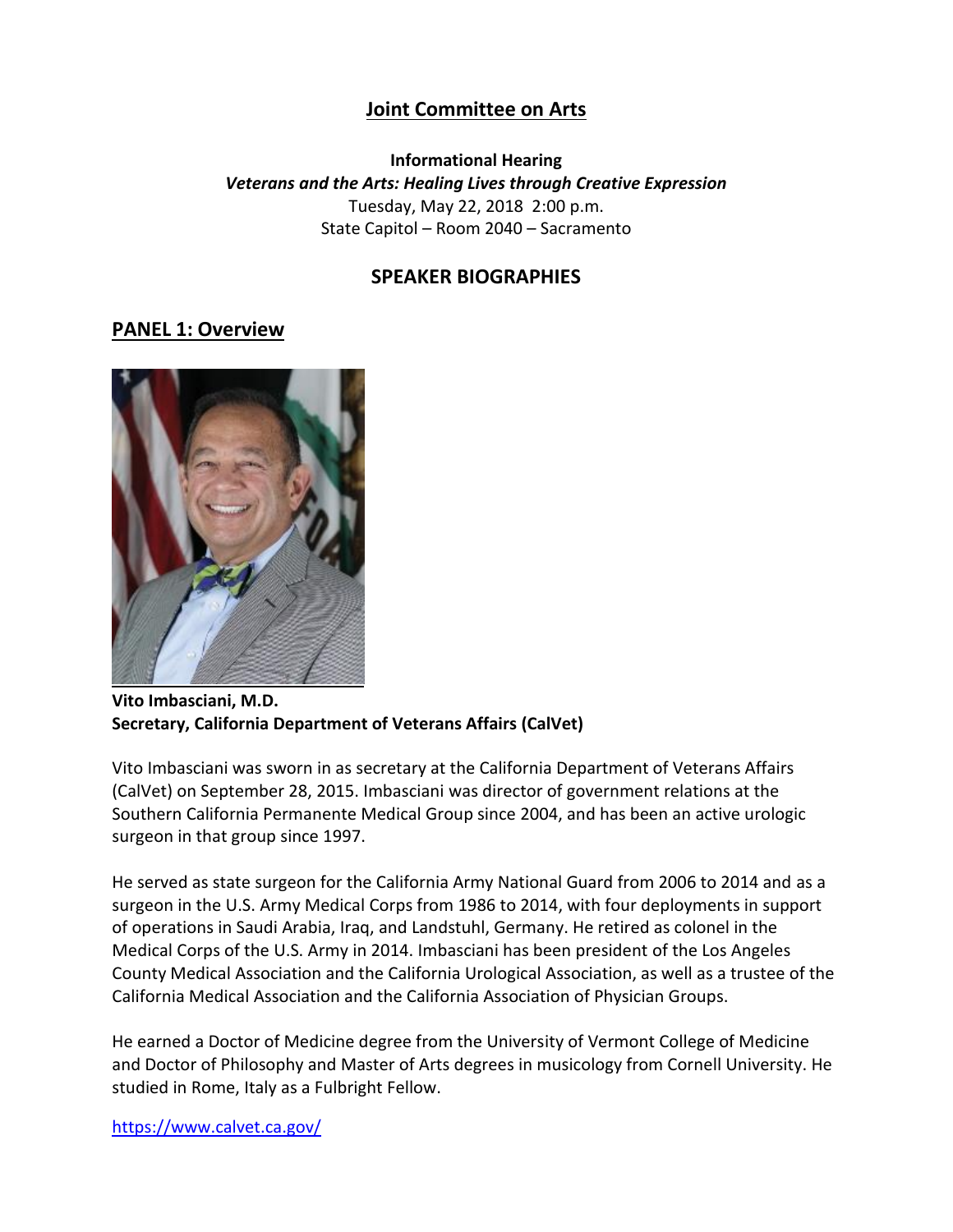

**Ann Bown-Crawford Director, California Arts Council**

Anne Bown-Crawford was appointed Executive Director of the California Arts Council by Governor Jerry Brown on December 22, 2017. As lead executive, Bown-Crawford promotes the Arts Council's mission to advance California through the arts and creativity by way of the agency's grant programs, services, and initiatives.

With nearly 40 years as a teacher at the secondary level, Bown-Crawford is a champion for arts education in California, serving as administrator for numerous exemplary arts programs. Outside the classroom, Bown-Crawford's sphere of influence spans from community-based work, helping to link the creative industry with economic development; to statewide leadership as an arts supporter; to international impact, endorsing creative education in higher education and technology settings.

Bown-Crawford is on leave from her position as the Founding Director of the Arcata Arts Institute and the Innovation Design Institute, both programs within Northern Humboldt Union High School District; as well as the Fine Arts Department Chair at Arcata High School.

Bown-Crawford is a founder of the Create CA Leadership Council, a statewide collective impact organization with a mission to rethink and create an educational environment for all California students featuring arts education as a central part of the solution to the crisis in our schools. Her work in that capacity led State Superintendent of Public Instruction Tom Torlakson to appoint Bown-Crawford to help write the "Blueprint For Creative Schools."

Bown-Crawford is a new media studio artist and a freelance graphic designer who specializes in branding not-for-profit organizations via print, web, and social media. She is currently a FabLearn Fellow in the Transformative Learning Technologies Lab at the Stanford Graduate School of Education and an Adobe Education Leader. Bown-Crawford holds a Master of Arts in Education from UC Berkeley, a Bachelor of Fine Arts in Design from Northern Illinois University, and was an MFA Design candidate at the California College of Arts. Bown-Crawford is a member of the National Art Education Association and the California Art Education Association.

#### <http://www.arts.ca.gov/>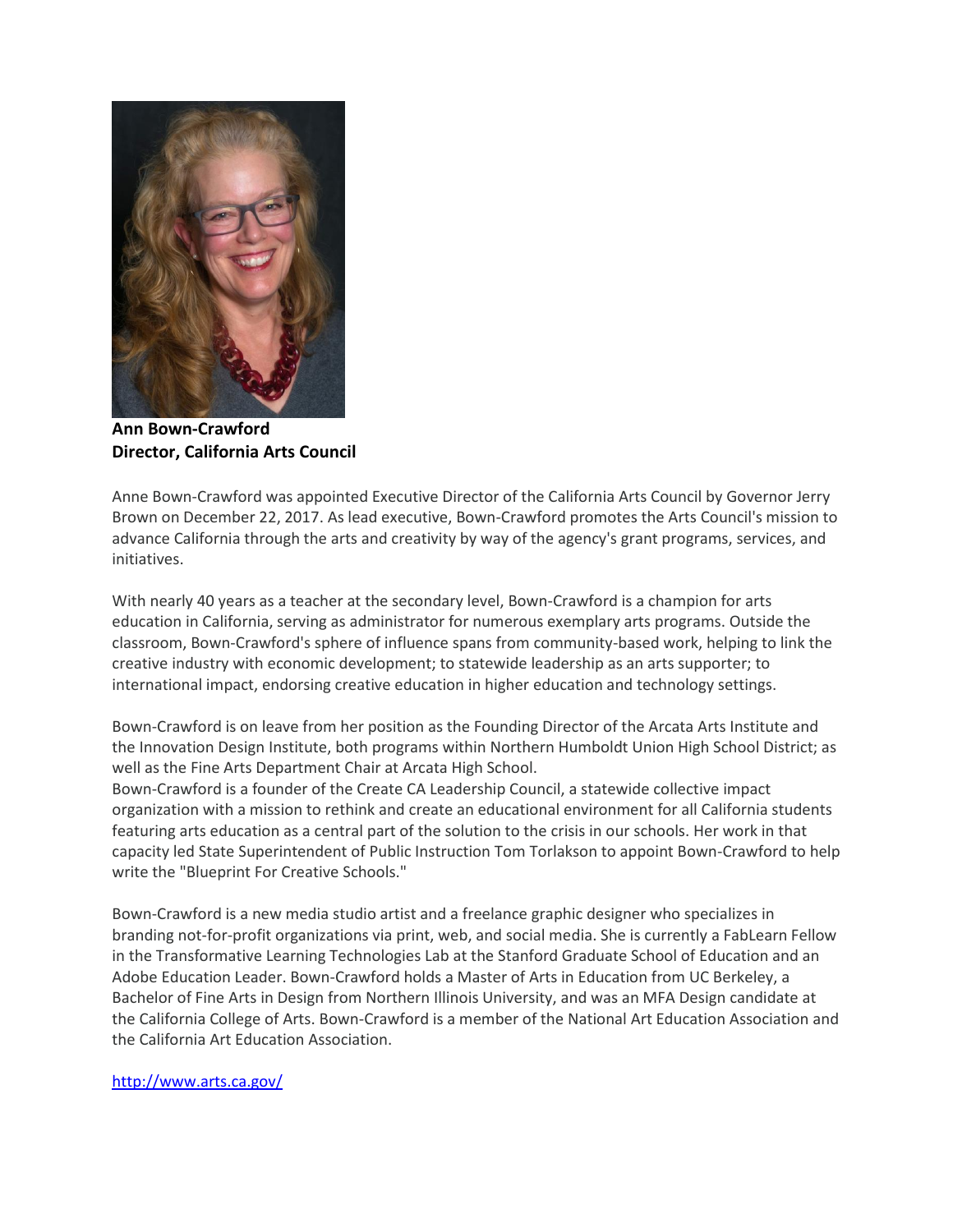

#### **Nolen V. Bivens Brigadier General, U.S. Army, Retired Military and Arts Community Engagement Advisor, National Endowment for the Arts and Department of Defense Creative Forces Initiative**

Nolen Bivens is the founder and President of Leader Six, Inc., a management consulting and service Disabled Veteran Owned Small Business, providing professional services and products to customers in federal, state, and local government and well as commercial, health and nonprofit sectors. Prior to starting Leader Six, he was a VP of Business Development and Sales within the defense sector.

A former U.S. Army General, Nolen has led in positions of ever-increasing responsibility from infantry rifle company commander to Deputy Commanding General 4th Infantry Division. He culminated thirty-two years of military service as Chief of Staff, U.S. Southern Command. He also served as Chief Operations Officer with U.S. 3rd Army and Coalition Forces Land Component Command and in several Army, Joint, and U.S. Special Operations Command senior staff officer positions.

Nolen is an advocate at the unique intersection of our military veteran and arts communities. As a Board Director of Americans for the Arts, he testified before Congress on how the arts aid military and diplomatic goals and benefit ill, injured and wounded veterans, families, and caregivers, particularly those suffering the invisible wounds of war. As Chair of the National Leadership Advisory Council for the National Initiative for Arts and Health in the Military, he works across military, government, private, and nonprofit sectors to advance artistic expression in health, healing, and therapies and increase development funds. He also serves as the senior military community engagement advisor for the DOD and NEA Creative Forces Initiative.

His presentations in support of leadership development, youth entrepreneurship, and arts and healing for our veterans and their families can be found online and in printed publications such as the Smithsonian Institution, Huffington Post, the Aspen Institute and Howard University.

Nolen is a graduate of SCSU with a BS in Chemistry, and Beta Kappa Chi National Scientific Honor Society inductee, with a Master of Science in Management from the Naval Post Graduate School, Monterey CA, and in National Security Strategy from the National Defense University, Washington, DC, respectively.

<https://www.arts.gov/partnerships/creative-forces> <http://leadersix.com/>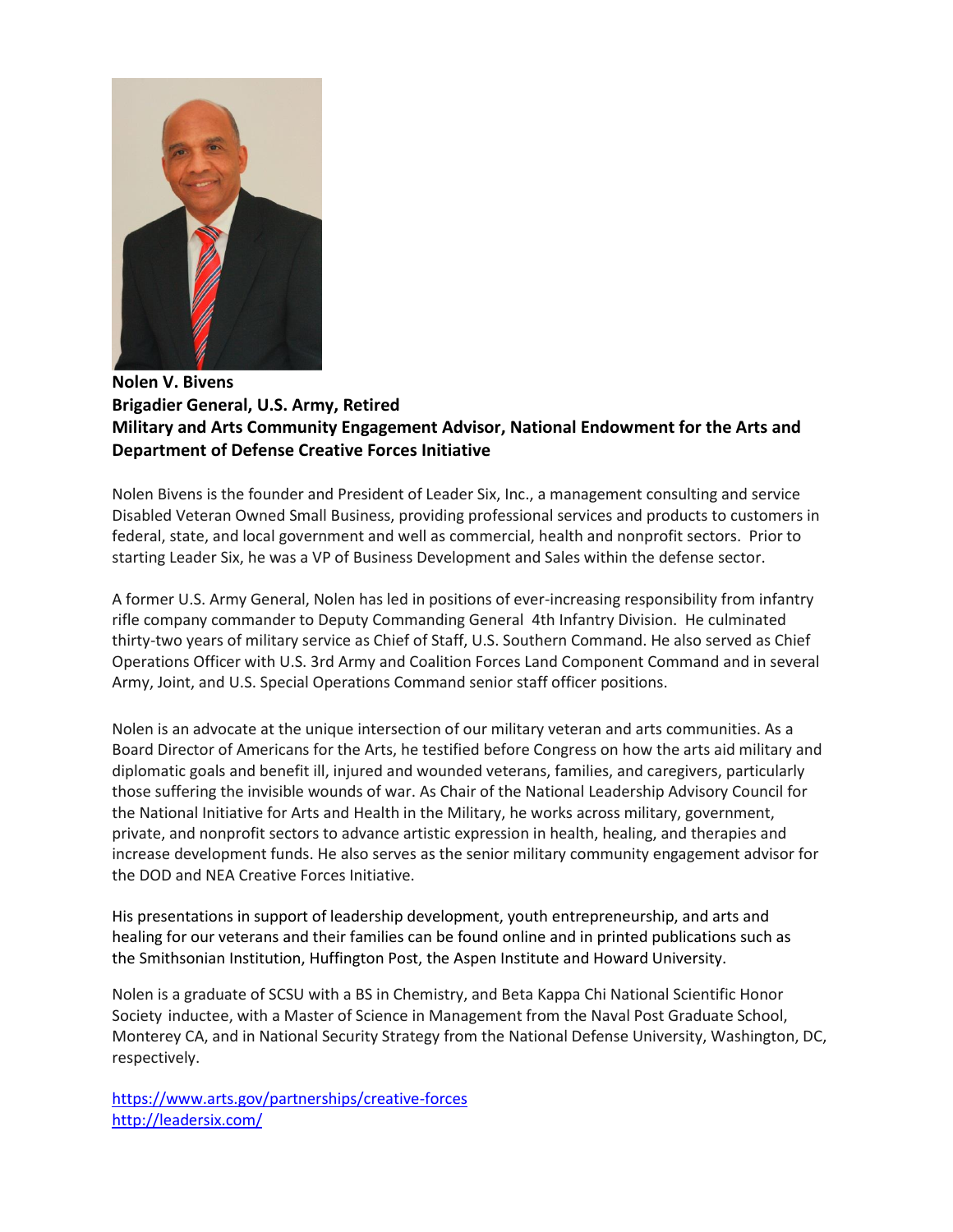# **PANEL 2: Veterans Voices: Personal Experiences from Veterans Engaged with the Arts**



**Adam Stone U.S. Marine Corps, Retired Member, So Say We All**

Adam Stone is a retired Marine Corps Gunnery Sergeant with 20 years of service including multiple combat tours in Iraq and Afghanistan, and numerous peace keeping deployments around the world. He has been published in "The War Horse, and Zero Dark Thirty" and the recipient of the "Brian Turner Creative Writing Scholarship, from Fine Arts Work Center Massachusetts.

He is a stay at home dad and beginning his college career in pursuit of an English literature degree.

<http://www.sosayweallonline.com/?s=veterans>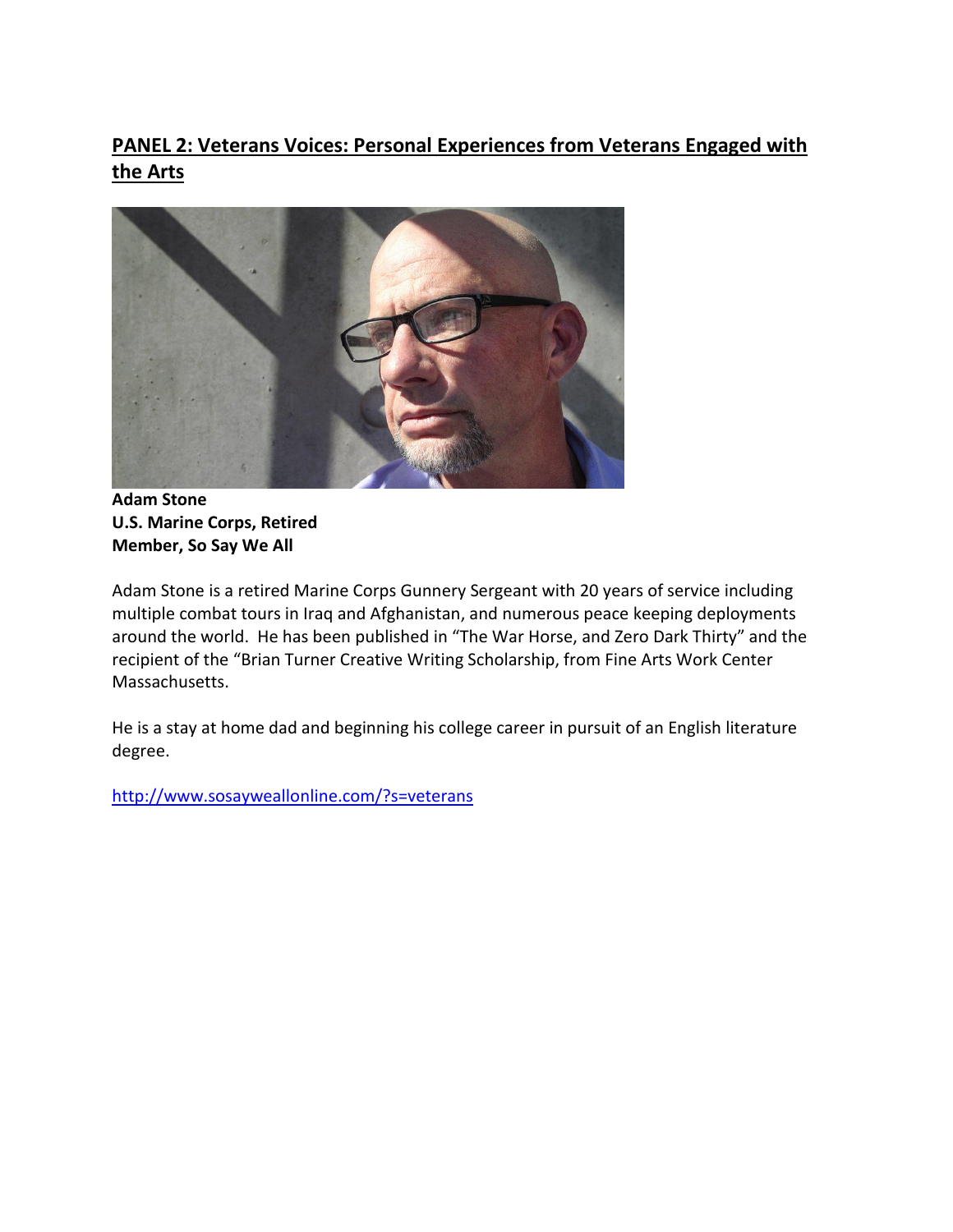

**Phyllis T. MIller U.S. Navy, Retired Artist; Creator and Founder, The Veterans Art Venue**

A veteran of the U.S. Navy, with service in Vietnam, Phyllis Miller is a seasoned artist with over 25 years of experience in fine art, medical illustration and drafting. She creates art in a vast array of mediums including oil, acrylic, water color and pastel.

Her interest in art started when she was seven years old. She studied at the Art Center College of Design and learned the drafting process during her tour of duty in the U.S. Navy. Phyllis is the owner and founder of the Meroe (Art) Gallery, which she has run since 2007. She also created "The Veterans Art Venue" which provides a passageway for internal healing for fellow veterans that are struggling with PTSD and other service-related health issue, and to ignite a sense of empowerment. She uses her art programs to eliminate the great disconnect felt among and between veterans and civilian communities. Current projects include a touring art exhibit, "Visual Beyond Words, We Bring the World to You" and "Paint and Sip", a therapeutic hands-on art project for veterans.

Phyllis has been the first place winner for five years, 2008 through 2017, in the Western Region Veterans Administration Arts Competition; has had art published through The Military Arts Foundation; and her work displayed, by invitation, within the executive gallery at Los Angeles City Hall.

[http://www.meroegallery.com](http://www.meroegallery.com/)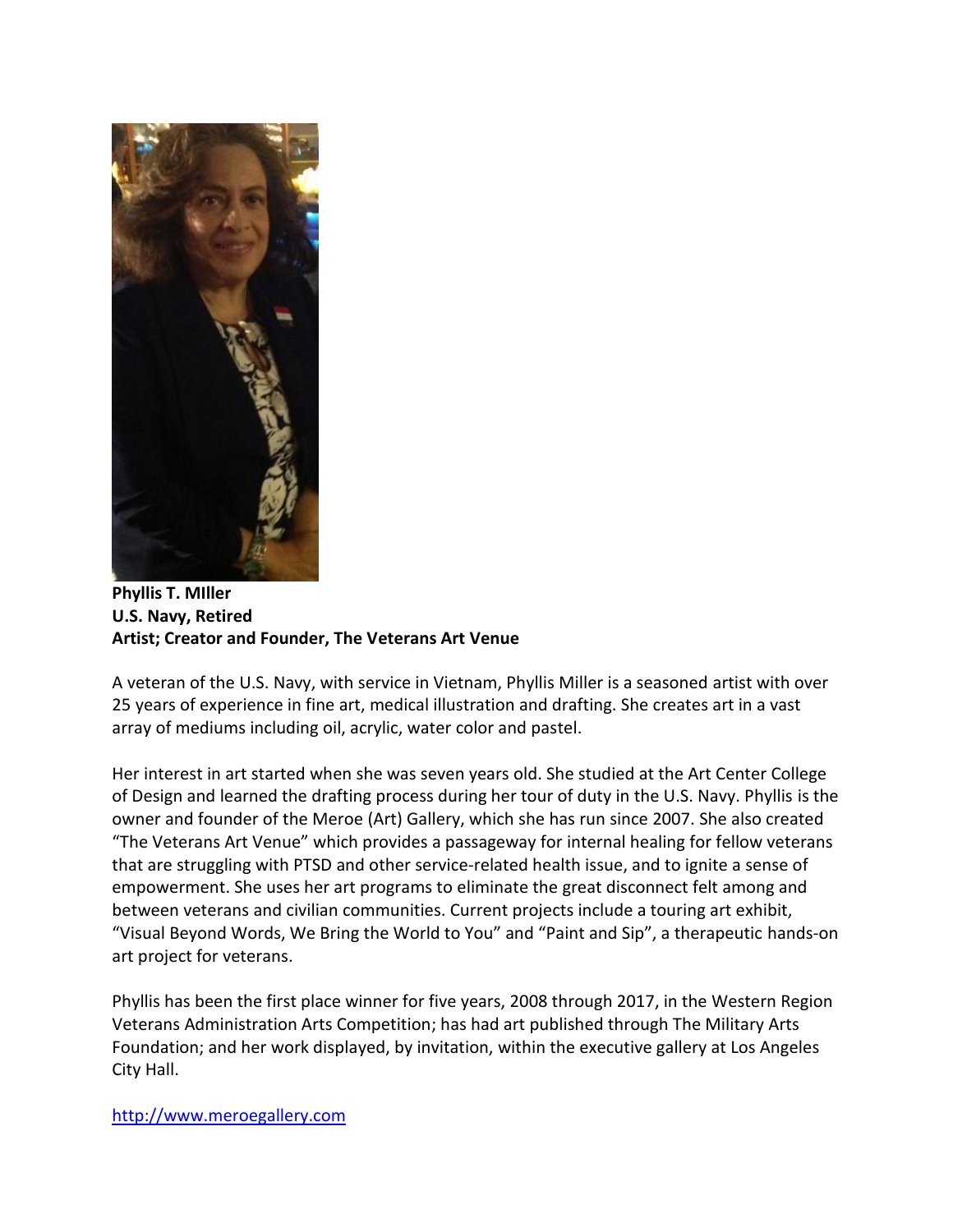

**Christopher Loverro U.S. Army, Retired Founder, Warriors for Peace Theatre Participant, The Veterans Project, Diavolo Dance**

Christopher Loverro is an Iraq War veteran and former police officer turned actor. Raised in Oakland, California he is a graduate of UC Berkeley's Peace and Conflict Studies department. He performs with Diavolo's Veteran's Project and is the founder of Warriors for Peace Theatre. While working as a Berkeley Police Officer, he joined the Army Reserves in 2001 and was later deployed to Iraq. He served on a Civil Affairs team in support of the Stryker Brigade Combat Team (3-2) in Mosul and was awarded the Combat Action Badge. Among various other missions he participated in humanitarian relief operations for over 2,000 refugees.

Ironically, after surviving his year in Iraq, he returned to his job as a police officer and was injured in the line-of-duty while fighting a kidnapper. This eventually cut his law enforcement career short. He then studied acting using the post 9/11 GI Bill and found it to be a great form of catharsis.

Christopher Loverro is using acting and film making to promote awareness about veteran's issues and through his Warriors for Peace Theatre company. Its mission is to enable US veterans to perform Shakespeare with veterans from other nations in order to promote peace and healing. His experience with Diavolo has been life changing and it has taught him that barriers are an illusion and that there is beauty and strength in all of us. Diavolo has given him a new lease on life.

https://www.christopherloverro.com/ https://www.warriorsforpeacetheatre.com/ https://www.diavolo.org/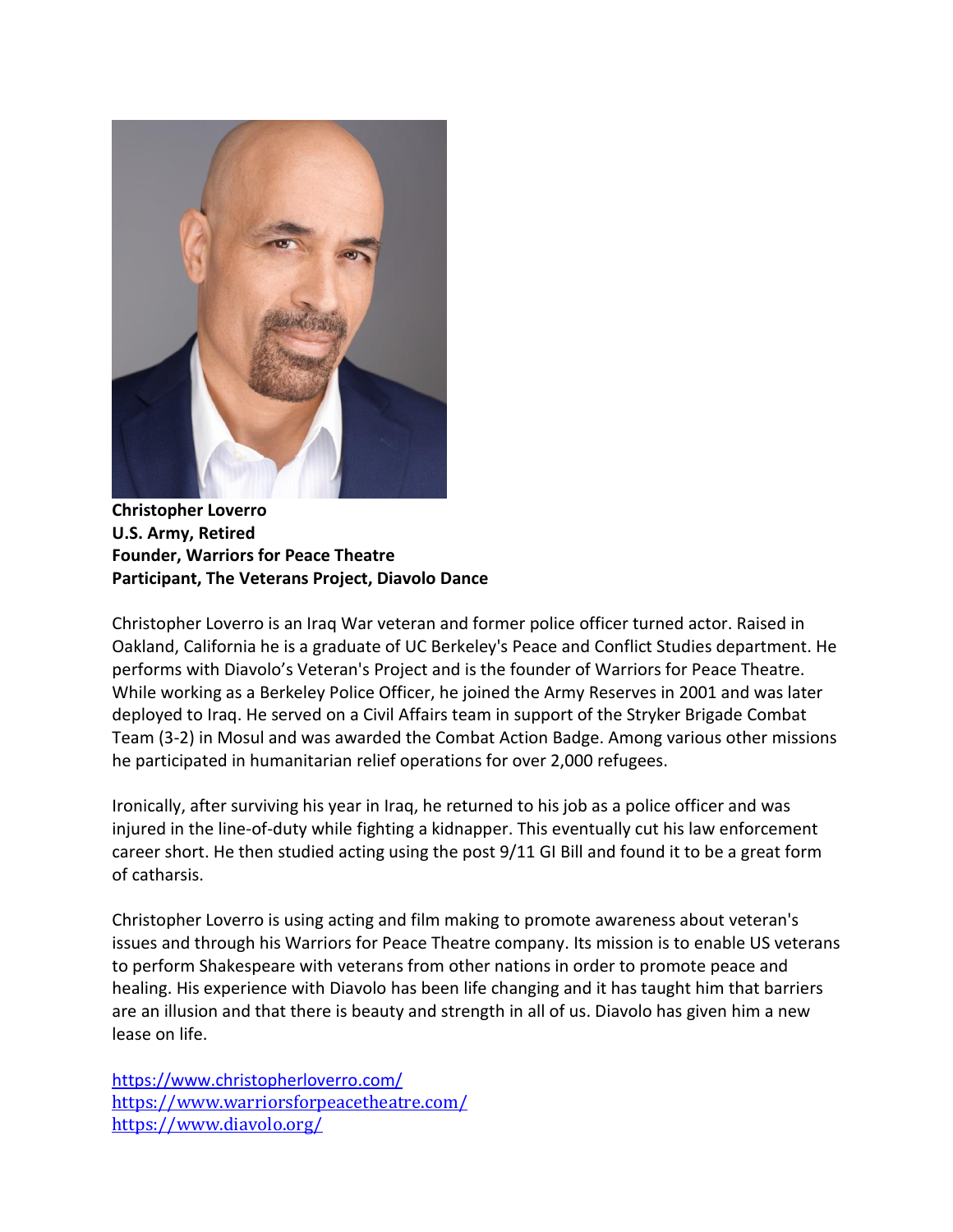

**Amber Hoy U.S. Army, Retired Artist; Artist Programs Manager, Kala Art Institute**

Amber Hoy is an interdisciplinary artist and artists administrator based in Oakland, California. She is also a former combat veteran whose artwork explores issues faced by women in the military, including those issues that intersect with trauma.

Amber grew up in Yankton, South Dakota and enlisted in the US Army and deployed to Qayyarah West, Iraq as an ammunition specialist from 2006-2007 with the 592nd Ordnance Company. She served a total of eight years in the military. She received a Bachelor of Arts degree with an emphasis in photography from University of Alabama at Birmingham in 2011 and a Master of Fine Arts degree in Photography and Integrated Media from Ohio University in 2015.

Since 2015, she has worked at the Kala Art Institute in Berkeley, CA as the Artist Program Manager. At Kala, Amber has managed multiple artist programs including their Artist-in-Residency Program, Media Arts Program, Veteran Residency Program, Parent Artist Award and Kala's Fellowship Program.

<http://www.kala.org/>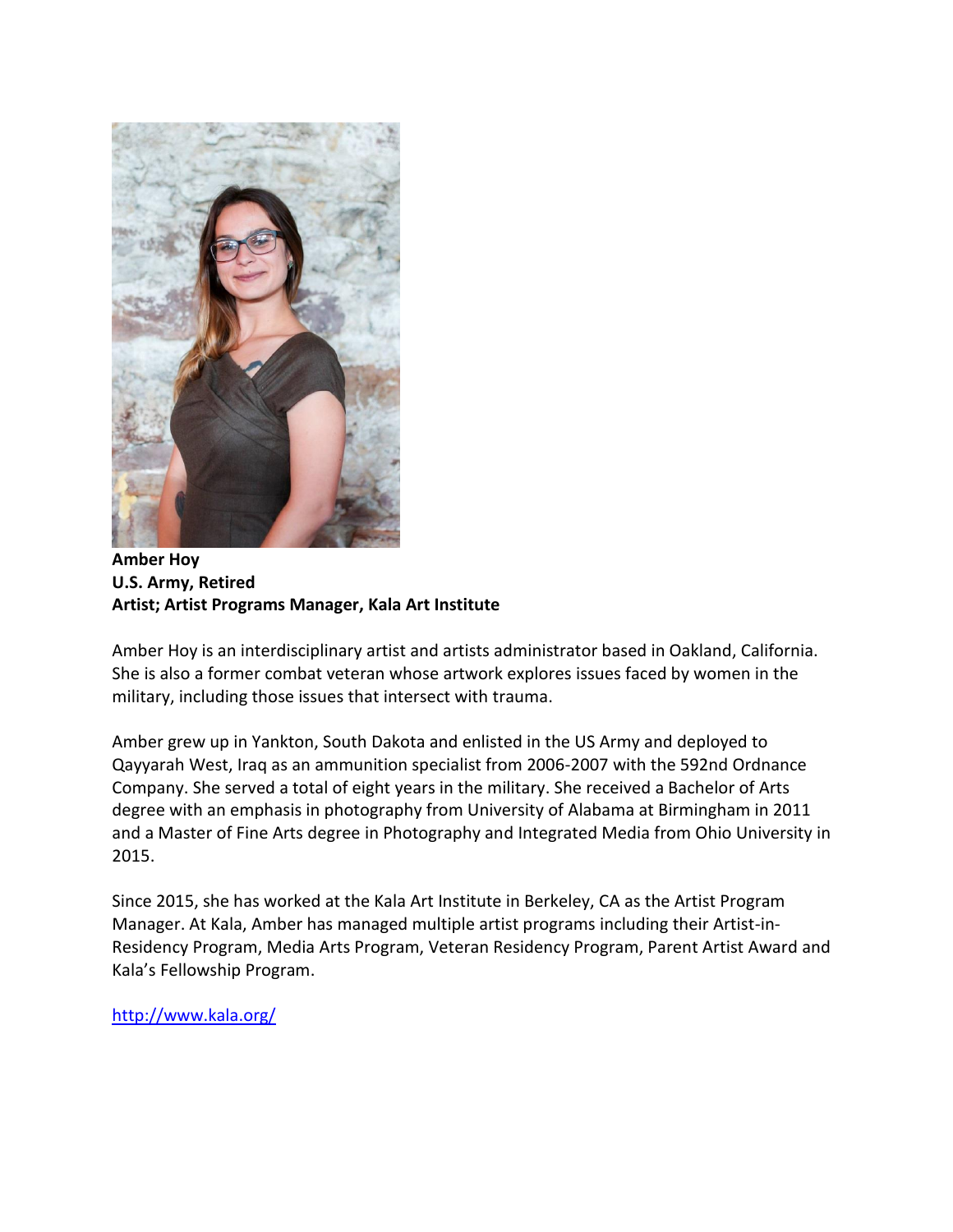## **PANEL 3: LOCAL ENGAGEMENT: COMMUNITY ARTS PROVIDERS**



**Elizabeth Washburn Executive Director, Combat Arts San Diego**

Elizabeth is a professional visual artist who exhibits her artwork in galleries and museums throughout the United States. She has been teaching art for over 15 years in museums, art schools and colleges including: University of California San Diego, Timken Museum of Art, and Athenaeum School of the Arts. In addition, she holds a Master's Degree in Painting from the Laguna College of Art and Design and a Bachelor's Degree in Fine Art from the Academy of Art University in San Francisco.

In 2010, after volunteering at the Balboa Naval Hospital in San Diego for three years, Elizabeth founded the nonprofit organization "Combat Arts San Diego". Combat Arts provides free art classes, public art opportunities, mentoring, museum tours, and art exhibitions for post-911 combat veterans who are receiving treatment for Post-traumatic Stress and Traumatic Brain Injuries at Department of Defense and Veteran Administration facilities. Using art as a tool to heal, Combat Arts serves over a hundred veterans a year.

<http://www.combatartssd.org/>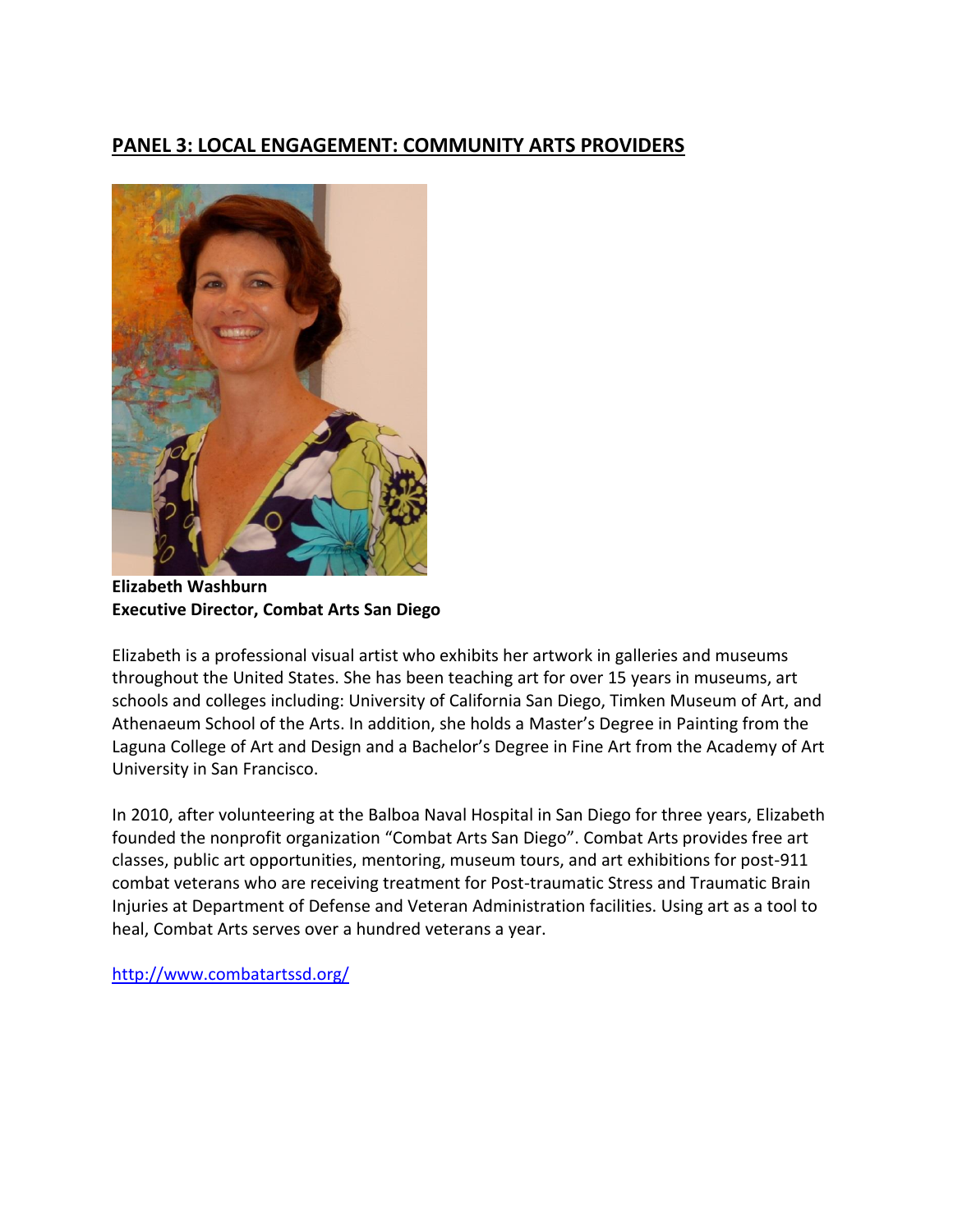

**Reginald Green U.S. Navy, Retired Volunteer Instructor, VetArt**

Reginald Green was born and raised in Texas. He is a 14 year, recently retired Navy veteran. "Reggie" got into art to heal and stay busy due to the highly debilitating migraine headaches he acquired as a result of his service.

Prior to finding VetArt, Reggie took it upon himself to learn the basics of molding, painting, and expressing himself through clay. He says, "when I work with clay it allows me to get lost in the process and I don't feel the pain so much." Reggie is a dedicated VetArt participant and this dedication inspired him to train to become an instructor with the organization.

Reggie lives in San Diego.

<http://www.vetart.org/>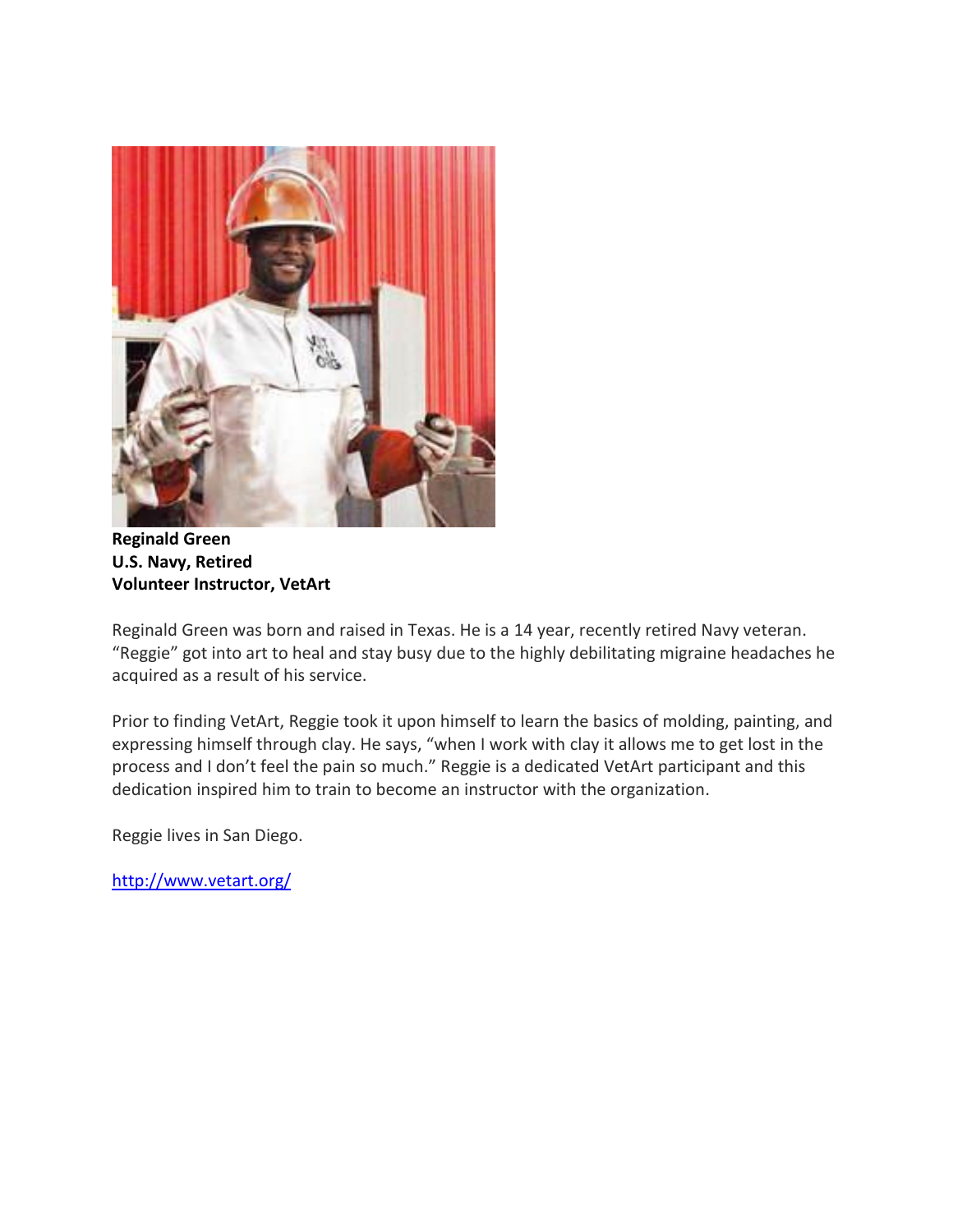

### **Samuel R. "Mombo" Hernandez U.S. Marine Corps, Retired Musician and Teaching Artist, Del Norte Association for Cultural Awareness**

Mombo began hand drumming in the early 70's. Studying, learning, and listening to other percussionists, Mombo developed his own unique style. Playing all types of music, he kept being drawn back to contemporary jazz. He was able to connect with with vocalist, Slim Man, in the 90's, which created Mombo's big break into the Jazz scene. This afforded him the opportunity to perform with icons like Peter White, Steve Oliver, Lou Rawls, Roger Smith, Michael Paulo, Freddie Ravel, Marc Antoine, Greg Vail, Tony Windle, and more!

Mombo has been focusing on hands-on percussion demonstrations in schools and drum circles for veterans and their families. It is very important for him to keep the magic alive by sharing his passion for world percussion and sound effect instruments. This helps kids with self-esteem and lets them know that they should never give up on their dreams. Drumming with veterans allows them to "talk to each other with their hands" and produces feelings of well-being, relaxation and reduces stress.

<http://www.mombomusic.com/> <http://dnaca.net/>